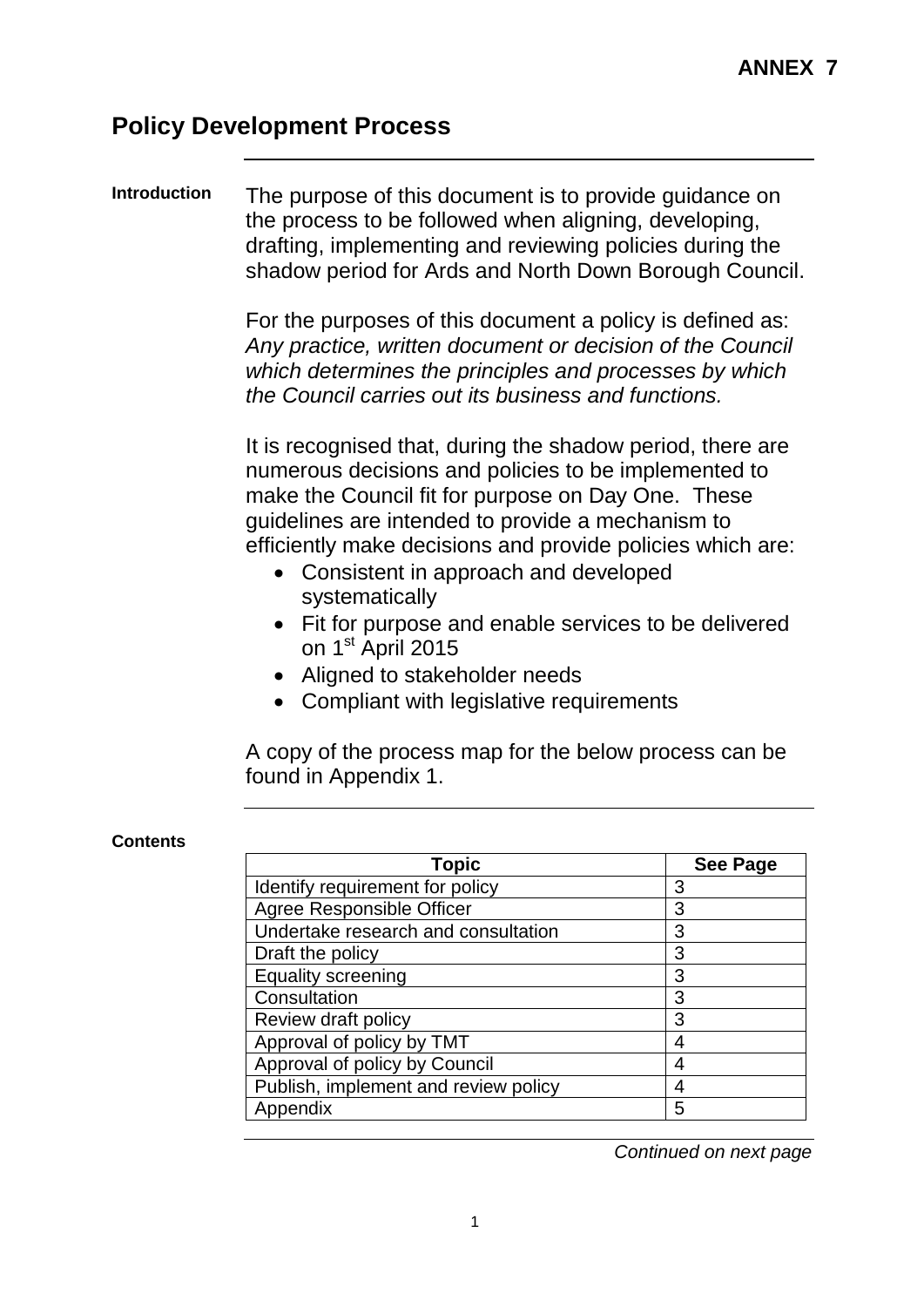# **Policy Development Process, Continued**

| <b>Identify</b><br>requirement<br>for policy         | The need for a new policy, the alignment of existing<br>policies or the adoption or adaptation of a single existing<br>policy (as operated by one of the two legacy Councils)<br>may be identified by the Council, Chief Executive,<br>Transition Management Team or by relevant officers.                                                                                                                                                                                             |
|------------------------------------------------------|----------------------------------------------------------------------------------------------------------------------------------------------------------------------------------------------------------------------------------------------------------------------------------------------------------------------------------------------------------------------------------------------------------------------------------------------------------------------------------------|
| <b>Agree</b><br><b>Responsible</b><br><b>Officer</b> | The Chief Executive and Lead Policy Officer will, in<br>conjunction with the relevant Department Heads, identify<br>the Responsible Officer(s) (ROs) who will be tasked with<br>the policy development.                                                                                                                                                                                                                                                                                |
| <b>Undertake</b><br>research and<br>consultation     | Where there is a discretionary element on the<br>implementation of the new policy, or amendments to an<br>existing policy the ROs shall undertake, as far as is<br>practicably possible, targeted research and consult with<br>relevant internal and external stakeholders. The extent<br>and nature of the research will vary depending on the<br>policy being developed.                                                                                                             |
| <b>Draft the</b><br>policy                           | The ROs should then proceed to draft the policy. The<br>standard format and structure of a policy document can<br>be found in Appendix 2.                                                                                                                                                                                                                                                                                                                                              |
| <b>Equality</b><br>screening                         | All policies shall be equality screened to assess their<br>impact or likely impact upon the nine Section 75<br>categories. The ROs will fill in the Equality Screening<br>Form (available on the intranet) and email the completed<br>Form, together with a copy of the policy, to the Equality<br>Officer. The Equality Officer will then facilitate a review of<br>screening forms with a peer group. Policies should not be<br>presented to Council before being equality screened. |

*Continued on next page*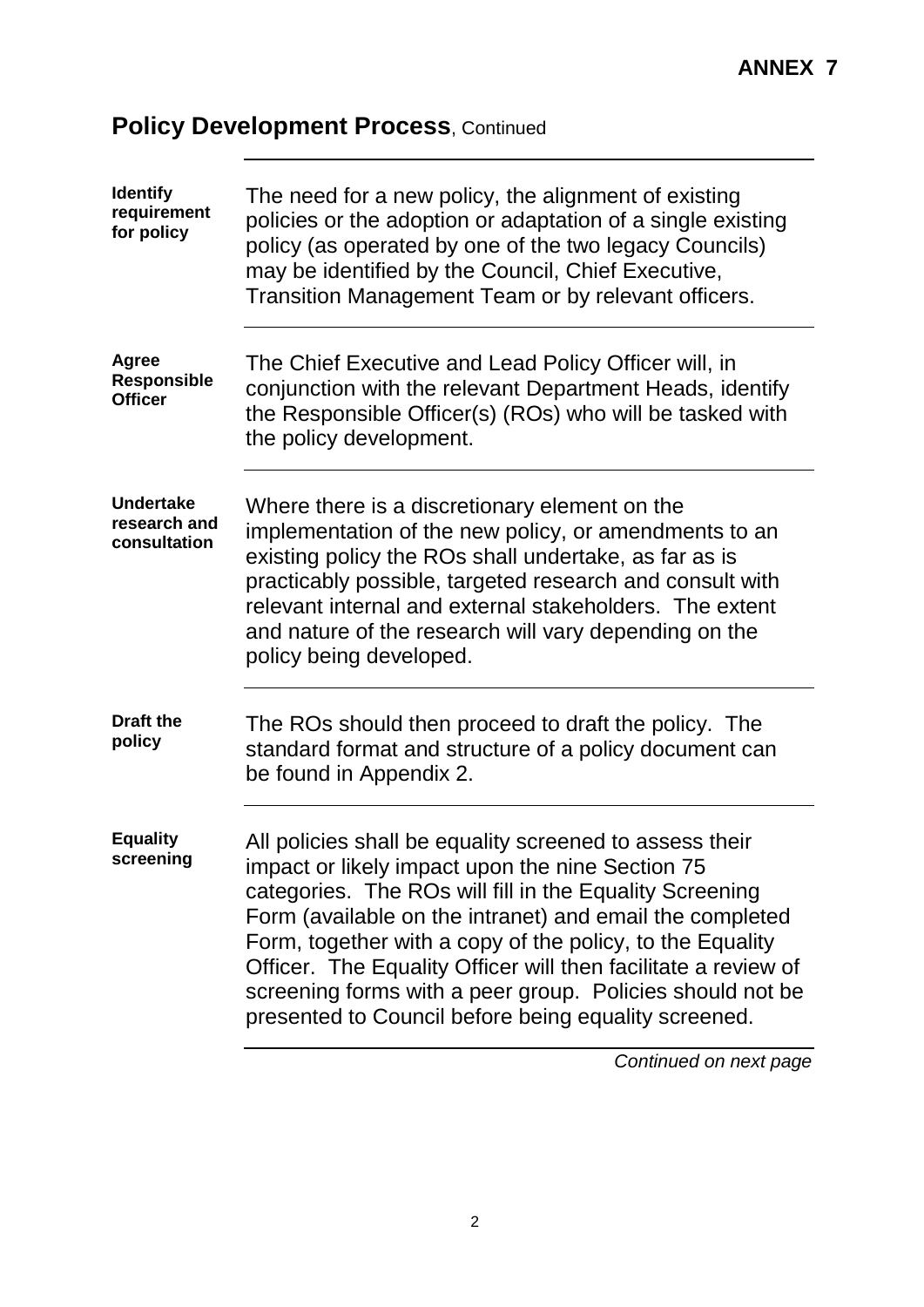# **Policy Development Process, Continued**

| <b>Consultation</b>                               | It is acknowledged that during the Shadow period time<br>constraints may not allow extensive consultation. The<br>External Consultative Panel will consider all external<br>facing policies but, as they only meet three times a year,<br>some may be retrospectively considered after adoption by<br>Council. In such instances any significant issues arising<br>will be addressed when the Policy is reviewed. The<br>recognised Trade Unions and a relevant staff forum will<br>also be consulted in relation to relevant internal policies. |
|---------------------------------------------------|--------------------------------------------------------------------------------------------------------------------------------------------------------------------------------------------------------------------------------------------------------------------------------------------------------------------------------------------------------------------------------------------------------------------------------------------------------------------------------------------------------------------------------------------------|
| <b>Review draft</b><br>policy                     | The Policy and a covering report should be submitted to<br>Member Services for the next Transition Management<br>Team (TMT) agenda.                                                                                                                                                                                                                                                                                                                                                                                                              |
| <b>Approval of</b><br>policy by TMT               | TMT shall either approve or may suggest amendments to<br>be made. On some occasions the review and approval<br>process may be undertaken by the Chief Executive and<br>other NDADC relevant officers. The policy will then be<br>submitted to the relevant Council Committee.                                                                                                                                                                                                                                                                    |
| <b>Approval of</b><br>policy by<br><b>Council</b> | After Council approves the policy the ROs shall begin the<br>implementation of the policy, subject to the effective date.<br>Some will take immediate effect whilst other new policies<br>will only come into effect on 1 <sup>st</sup> April 2105.                                                                                                                                                                                                                                                                                              |
| Publish,<br>implement<br>and review<br>policy     | Information on publishing and implementation of policies,<br>as well as undertaking a review of a policy can be found<br>in Appendix 3                                                                                                                                                                                                                                                                                                                                                                                                           |
|                                                   | Continued on next page                                                                                                                                                                                                                                                                                                                                                                                                                                                                                                                           |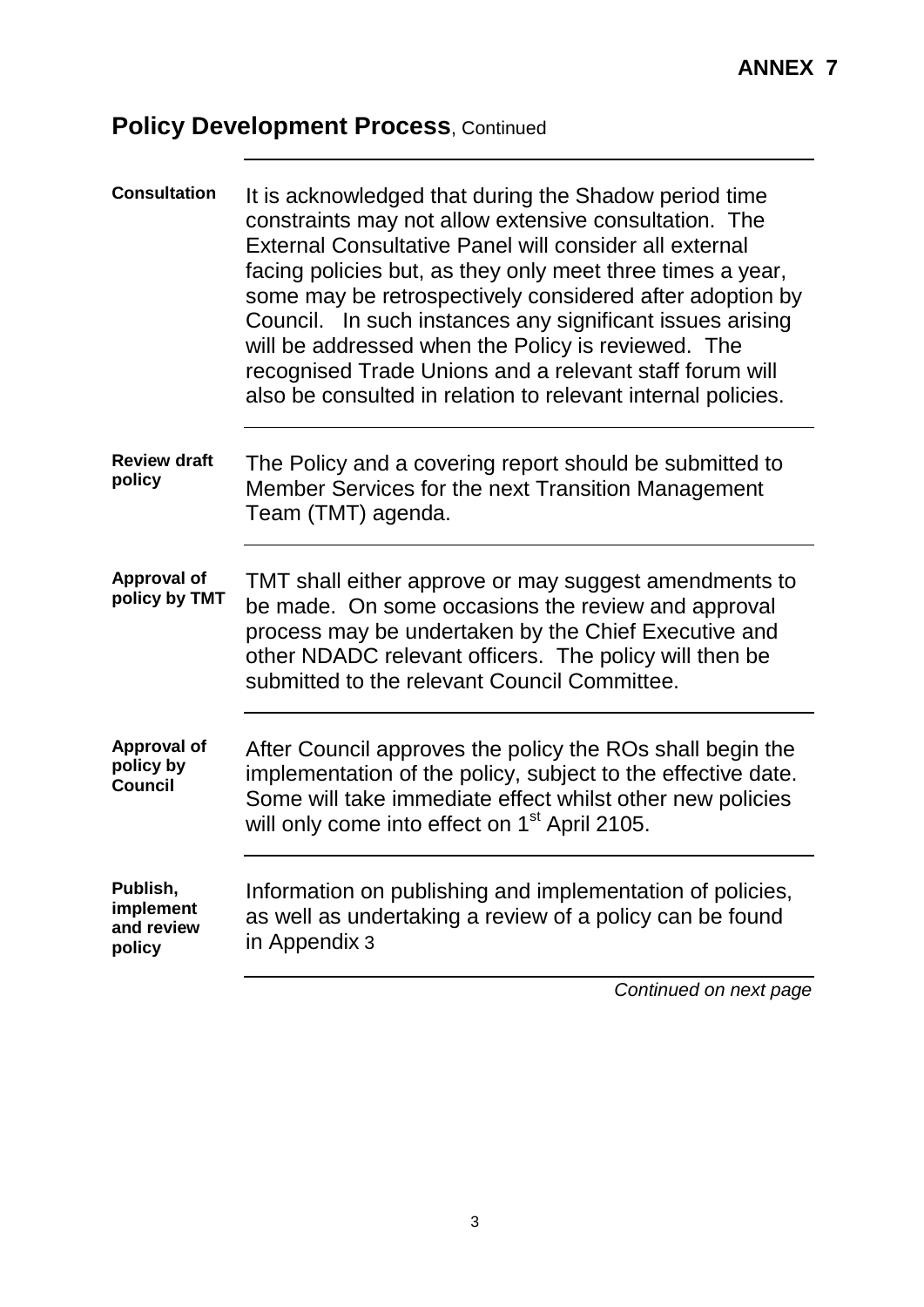### **ANNEX 7**



### **APPENDIX 1**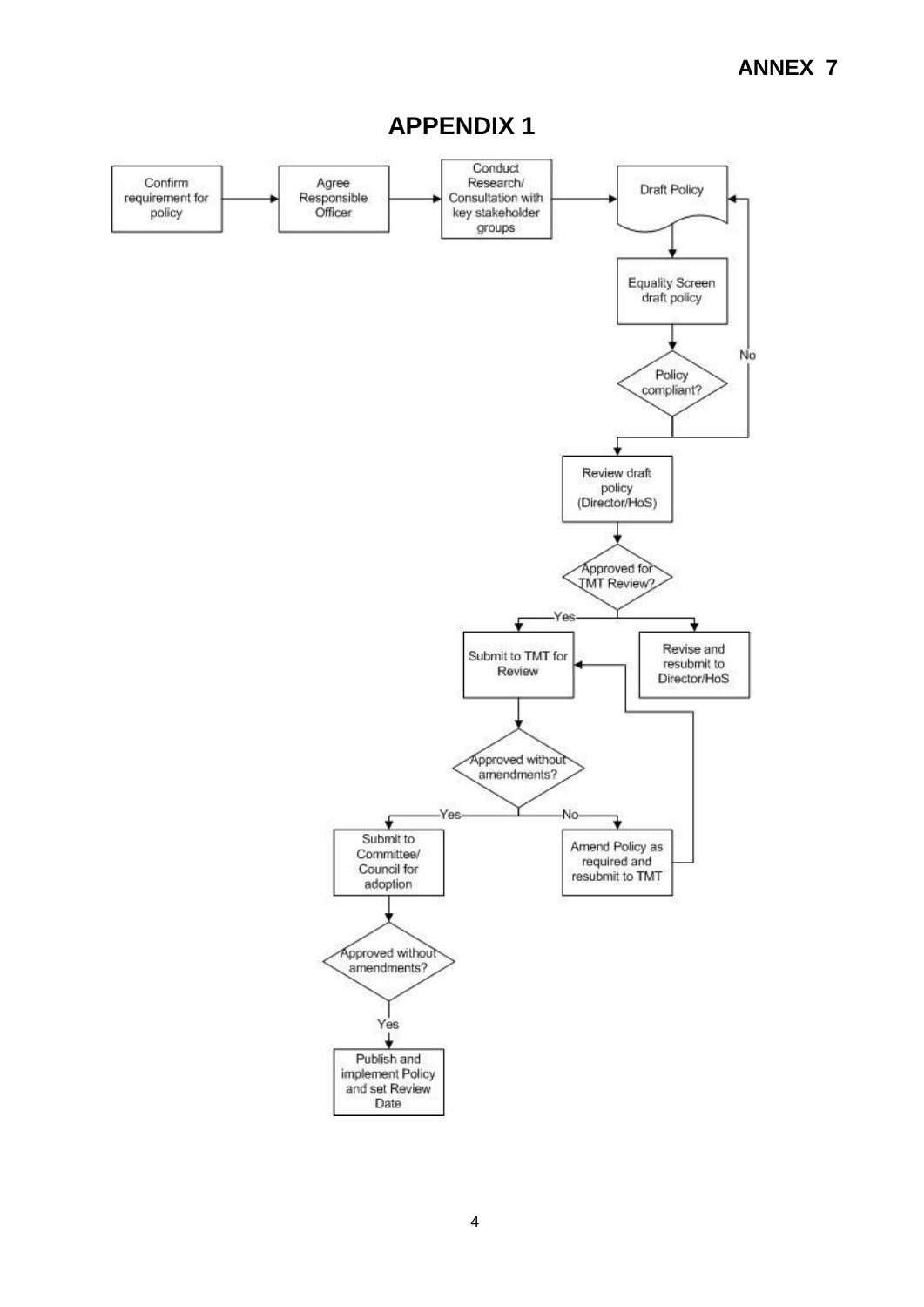### **APPENDIX 2**

# **POLICY COVER SHEET**

| <b>Policy Title</b>           |  |
|-------------------------------|--|
| Policy/File Reference         |  |
| Version                       |  |
| <b>Policy Summary</b>         |  |
|                               |  |
|                               |  |
|                               |  |
|                               |  |
| Responsible Officer(s)        |  |
| Date of Equality              |  |
| Screening                     |  |
| Date of consultation with     |  |
| <b>Consultative Panel</b>     |  |
| (external policies)           |  |
| Date of consultation with     |  |
| <b>Unions and Staff Forum</b> |  |
| (internal policies)           |  |
| Date of Council approval      |  |
| Implementation date           |  |
| Appendices attached           |  |
|                               |  |
|                               |  |
|                               |  |
|                               |  |
| Next review date              |  |

#### Revision History:

| Version   Changes made by   Date | <b>Reason for Change</b> |
|----------------------------------|--------------------------|
|                                  |                          |
|                                  |                          |
|                                  |                          |
|                                  |                          |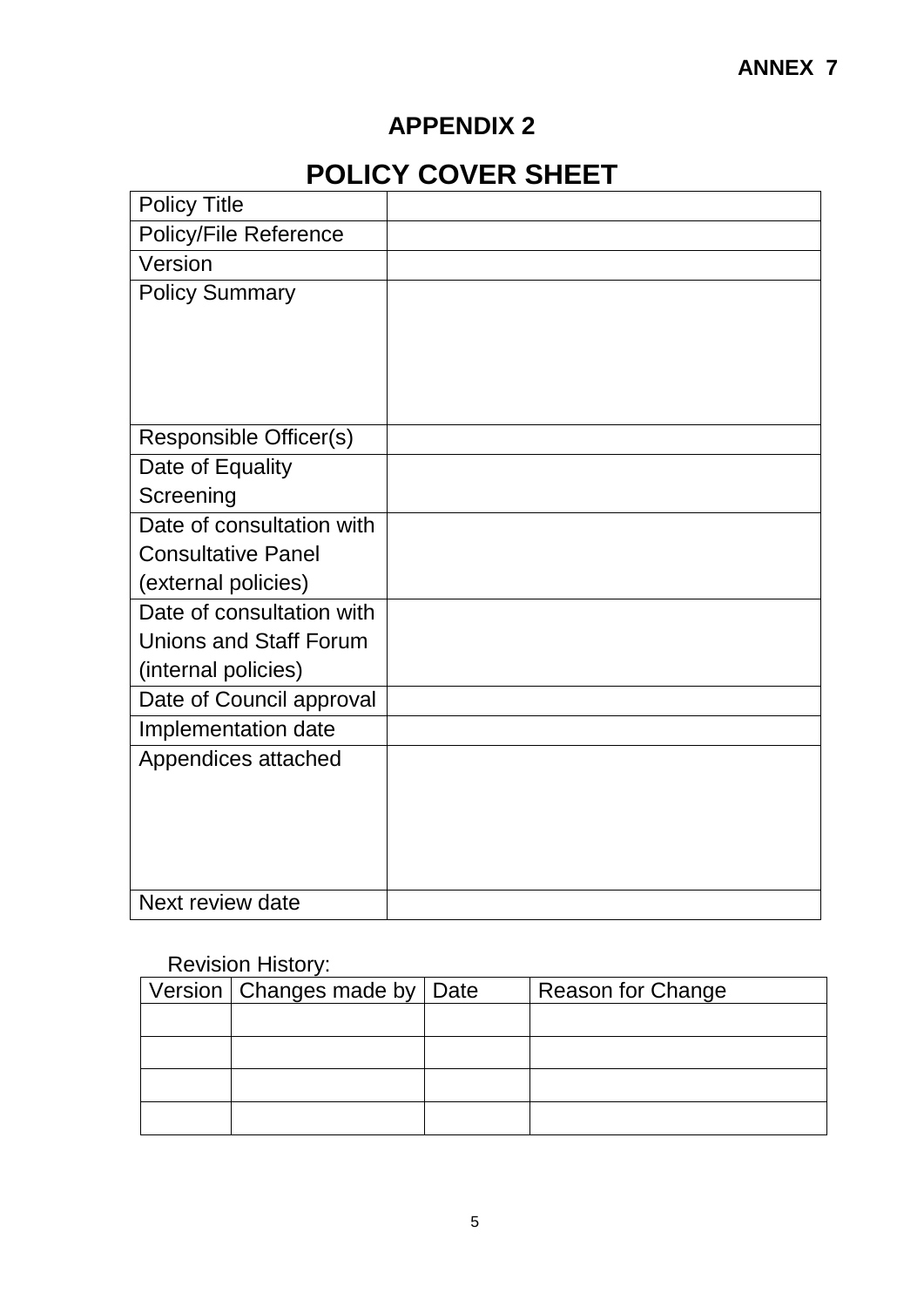## **Policy Title**

| <b>Policy</b>                    | The x Policy will determine the principles and processes                                                                                                                                  |
|----------------------------------|-------------------------------------------------------------------------------------------------------------------------------------------------------------------------------------------|
| <b>Summary</b>                   | by which the Council carries out xxx.                                                                                                                                                     |
| <b>Requirement</b><br>for Policy | This policy is required  need for a new policy?, the<br>alignment of existing policies? the adaptation of a single<br>existing policy (as operated by one of the two legacy<br>Councils)? |

#### **Contents**

| <b>Topic</b> | See Page |
|--------------|----------|
|              |          |
|              |          |
|              |          |
|              |          |
|              |          |
|              |          |
|              |          |
|              |          |
|              |          |
|              |          |
|              |          |

| Who/What            |
|---------------------|
| does this           |
| policy apply<br>to? |

| What are the |  |
|--------------|--|
| key controls |  |

**Relevant Legislation**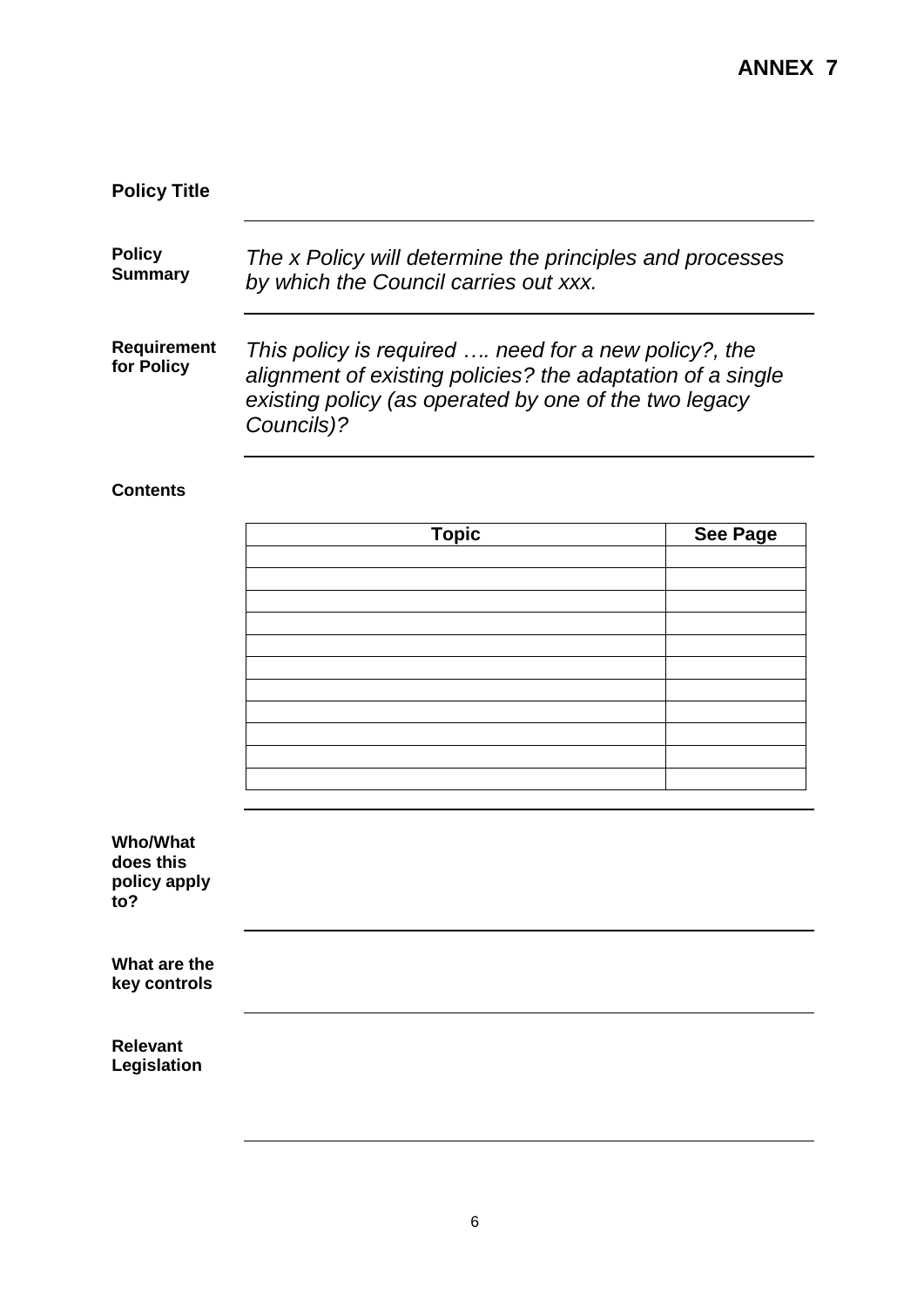**Details of the Policy** This can be as detailed as required but should be the POLICY issues – procedures and examples should all be appendices to the Policy.

> The Policy can be broken down into as many separate headings as necessary